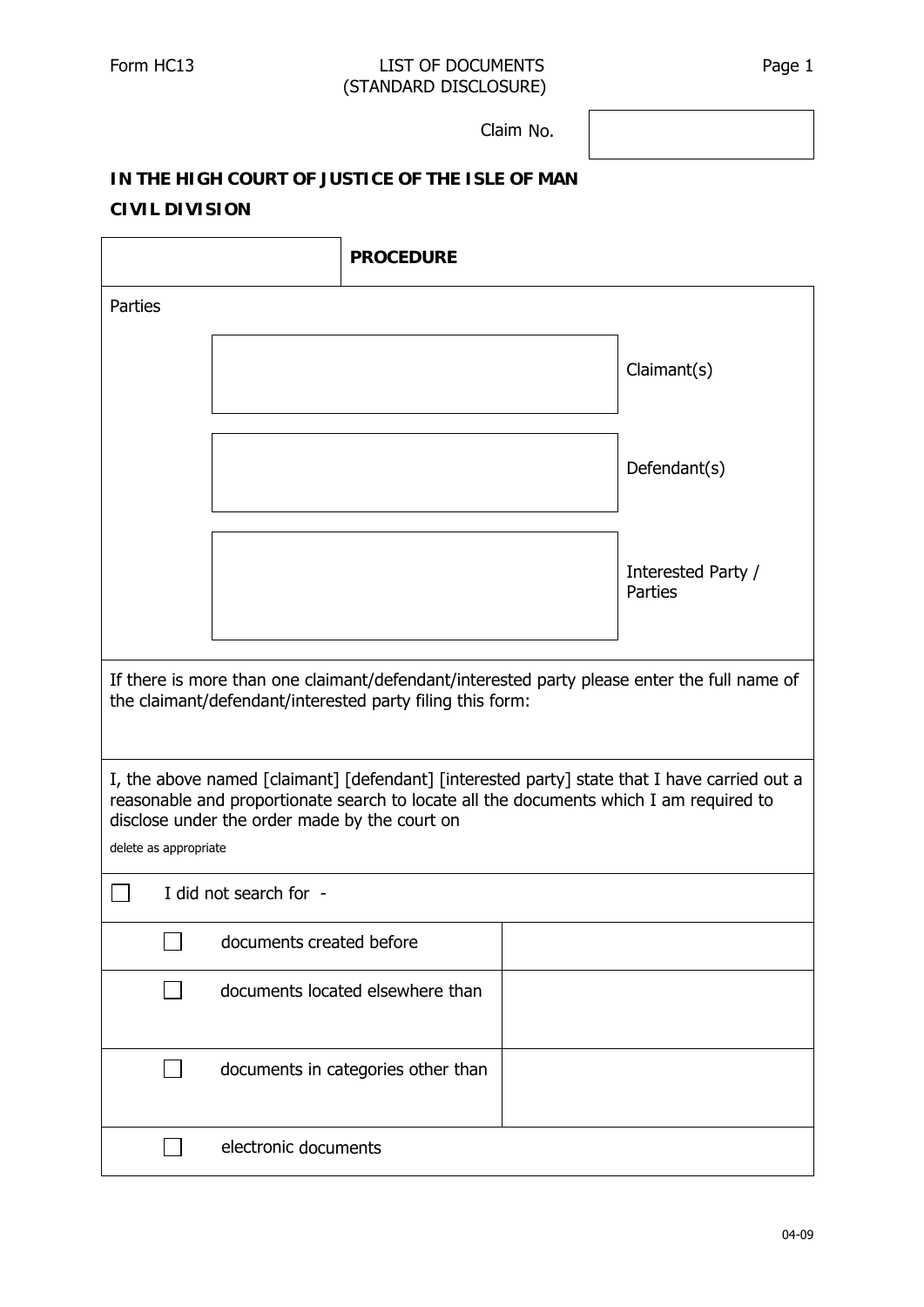| I carried out a search for electronic documents<br>contained on the media listed opposite and<br>marked 3<br>I did not a search for electronic documents<br>contained on the media listed opposite and<br>marked 7                                        | PCs<br>laptops<br>notebooks<br>handheld devices<br>PDA devices<br>portable data storage<br>databases servers<br>back-up tapes<br>off-site storage<br>mobile phones |  |  |  |  |  |
|-----------------------------------------------------------------------------------------------------------------------------------------------------------------------------------------------------------------------------------------------------------|--------------------------------------------------------------------------------------------------------------------------------------------------------------------|--|--|--|--|--|
| I carried out a search for electronic documents<br>of the types listed opposite and marked 3                                                                                                                                                              | mail files<br>document files                                                                                                                                       |  |  |  |  |  |
| I did not a search for electronic documents of<br>the types listed opposite and marked 7                                                                                                                                                                  | calendar files                                                                                                                                                     |  |  |  |  |  |
|                                                                                                                                                                                                                                                           | web-based applications                                                                                                                                             |  |  |  |  |  |
|                                                                                                                                                                                                                                                           | spreadsheet files                                                                                                                                                  |  |  |  |  |  |
|                                                                                                                                                                                                                                                           | graphic and presentation files                                                                                                                                     |  |  |  |  |  |
| I did not search for electronic documents<br>created before                                                                                                                                                                                               |                                                                                                                                                                    |  |  |  |  |  |
| I did not search for electronic documents<br>other than by reference to the keyword(s) or<br>concepts listed opposite                                                                                                                                     |                                                                                                                                                                    |  |  |  |  |  |
| I certify that I understand the duty of disclosure and to the best of my knowledge I have<br>carried out that duty.                                                                                                                                       |                                                                                                                                                                    |  |  |  |  |  |
| I further certify that the list of documents set out in or attached to this form, is a complete<br>list of all documents which are or have been in my control and which I am obliged under<br>the order to disclose.                                      |                                                                                                                                                                    |  |  |  |  |  |
| I understand that I must inform the court and the other parties immediately if any further<br>document required to be disclosed by the rules of court comes into my control at any time<br>before the conclusion of the case.                             |                                                                                                                                                                    |  |  |  |  |  |
| I have not permitted inspection of documents<br>within the category or class of documents<br>listed opposite required to be disclosed under<br>the rules of court on the grounds that to do so<br>would be disproportionate to the issues in the<br>case. |                                                                                                                                                                    |  |  |  |  |  |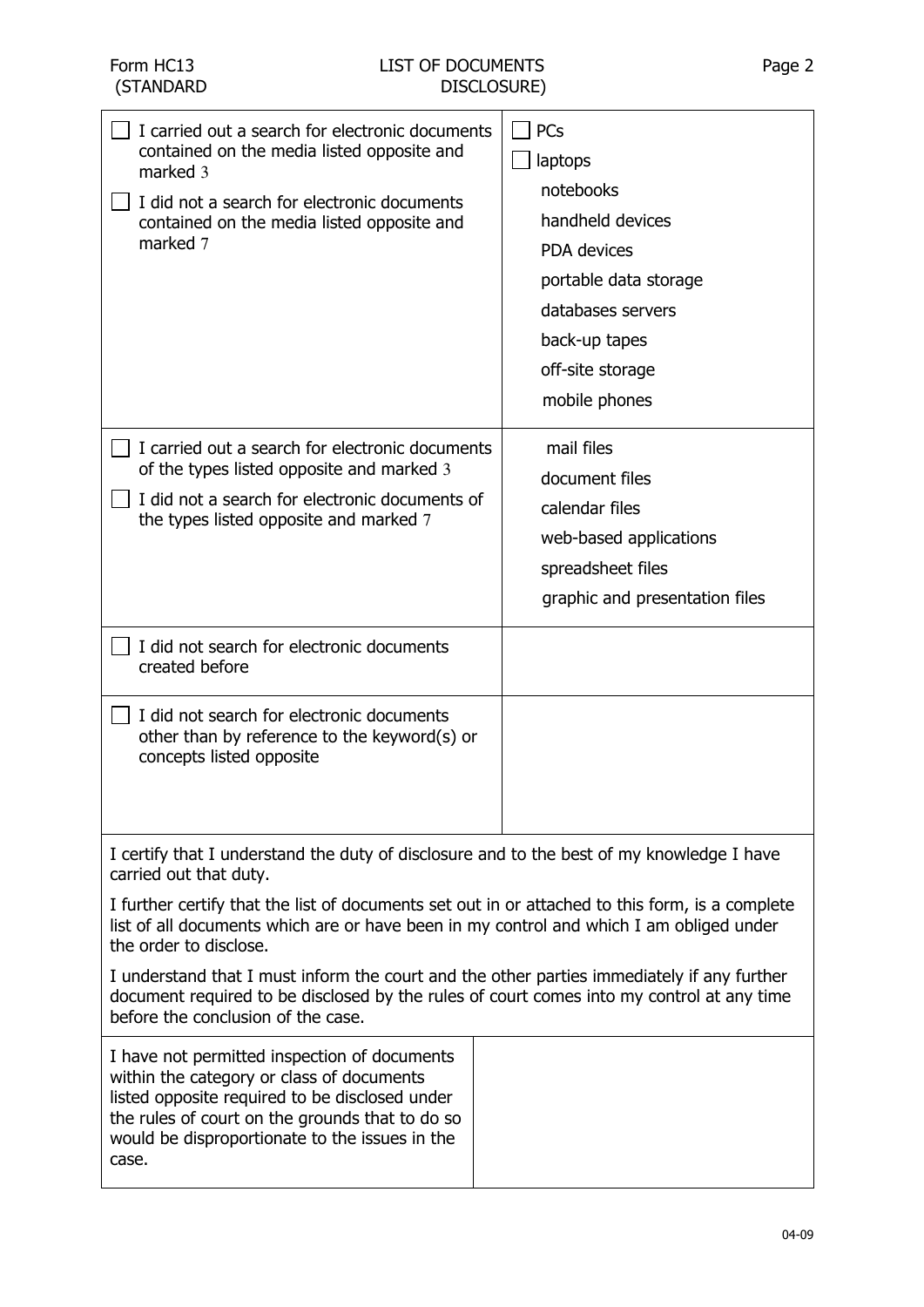Date Signed

If party making disclosure is a company, firm or other organisation identify here who the person making the disclosure statement is and why he is the appropriate person to make it.

I have control of the documents numbered and listed here. I do not object to you inspecting them/producing copies.

List and number here, in a convenient order, the documents (or bundles of documents if of the same nature, eg. invoices) in your control, which you do not object to being inspected. Give a short description of each document or bundle so that it can be identified, and say if it is kept elsewhere i.e. with a bank or advocate

(use numbered paragraphs)

If you need to continue on a separate sheet please use the prescribed form – 'HCC CONTINUATION SHEET'

I have control of the documents numbered and listed here, but I object to you inspecting them:

List and number here, as above, the documents in your control which you object to being inspected. (use numbered paragraphs)

If you need to continue on a separate sheet please use the prescribed form – 'HCC CONTINUATION SHEET'